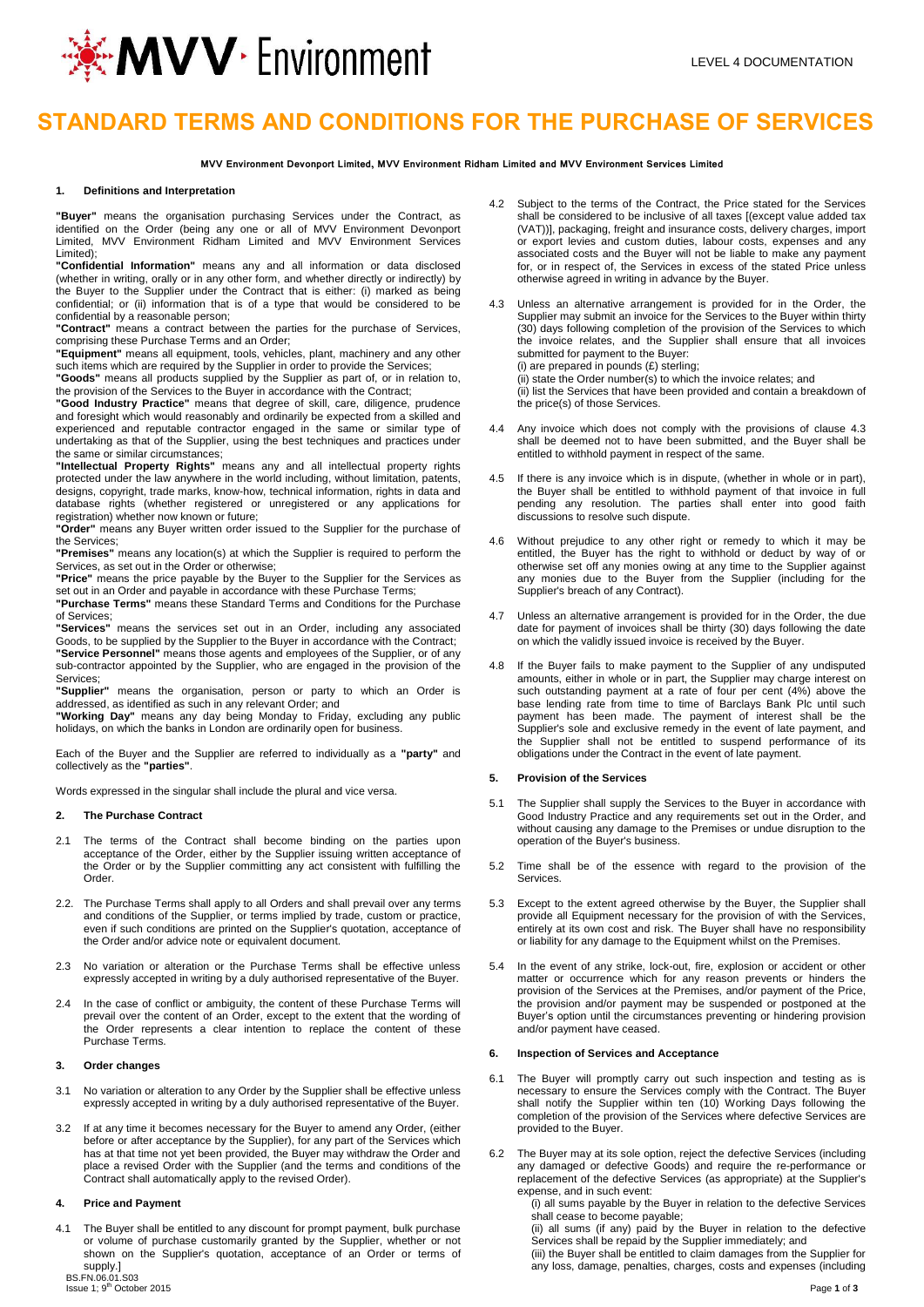

# **STANDARD TERMS AND CONDITIONS FOR THE PURCHASE OF SERVICES**

legal expenses) and any other liabilities incurred by the Buyer as a result of, or in connection with, the Services being defective.

6.3 If defective Services are provided to the Buyer it may, at its sole option and without prejudice to any other right or remedy: (i) require that the Supplier shall immediately replace the defective Services at the Supplier's expense; or (ii) cancel, without notice or further liability to the Supplier, the whole or part of the Contract to which the defective Services relate.

### **7. Supplier Warranties**

- 7.1 The Supplier warrants and represents that it shall fully comply with all applicable laws relating to taxation, exchange controls, custom matters, anticorruption, anti-bribery, anti-trust, anti-money laundering, trade sanctions and criminal matters in connection with the Contract, and that it has in place and shall maintain adequate procedures designed to prevent any act of bribery (as defined in the Bribery Act 2010) being committed by it, its employees, workers, contractors, agents, advisors and any other service provider.
- 7.2 The Supplier warrants and represents that it has full capacity and authority to enter into the Contract and that it has all necessary licences, consents and permits required of it to supply the Services.
- 7.3 The Supplier warrants and represents that:

(i) the Services shall be provided in accordance with Good Industry Practice; (ii) the Services shall correspond in all respects with any agreed Specification and with any particulars stated in the Order (as amended from time to time); (iii) the Services shall be provided by Services Personnel who are suitably skilled and experienced to perform tasks assigned to them, and in sufficient number to ensure that the Supplier's obligations are fulfilled in accordance with this Contract:

(iv) the Goods are free from defects in design, materials and workmanship, and of satisfactory quality (within the meaning of the Sale of Goods Act 1979) and shall be fit for any such purpose held out by the Supplier, or as shall be made known by the Buyer expressly or by implication to the Supplier;

(vi) it shall comply with all applicable statutory and regulatory requirements relating to the Services (including pursuant to clause 8); and

(vii) the Services do not in any way infringe or violate any third party Intellectual Property Rights nor any contractual, employment or property rights, or other rights of any third parties.

- 7.4 The Supplier shall obtain the benefit of all manufacturers' warranties relating to the Goods, and shall do all such acts as are necessary to transfer the benefit of such manufacturers' warranties to the Buyer upon completion of delivery.
- 7.5 The Supplier warrants that all Services shall comply with the terms of the Contract. If within twelve (12) months after delivery (or such other period as may be agreed in respect of any Order), any defect in the Services is discovered or arises under proper use of the Services, the Buyer shall give notice of the defect in writing to the Supplier and the Supplier shall repair or replace the Services so as to remedy the defect without cost to the Buyer as soon as possible. In default thereof the Buyer shall have the right to procure the same to be repaired or replaced and the Supplier shall pay to the Buyer such sums as may reasonably be incurred by the Buyer to remedy the defect. The foregoing provisions of this clause shall not prejudice any further or other rights of the Buyer arising from or in consequence of any defects in the Services.

#### **8. Compliance with law**

8.1 The Supplier shall (and shall procure that its representatives, employees, officers, sub-contractors and agents shall) at all times in connection with the Contract:

(i) comply with all applicable national and international laws; (ii) comply with the ten principles of the United Nations Global Compact (UNGC) as published on [www.unglobalcompact.org](http://www.unglobalcompact.org/) (as amended from time to time).

8.2 The Supplier warrants that:

(i) it shall at all times in connection with the Contract have in place, monitor, implement and enforce an effective compliance management system to ensure (amongst other things) that all reasonable steps are taken to prevent corruption (including corruption relating to benefits in kind, gifts and invitations);

(ii) it is (and shall procure that its representatives, employees, officers, subcontractors and agents shall be) familiar with the requirements of all laws which are applicable to the Contract;

(iii) it has implemented, and will at all times maintain and monitor, effective measures to prevent non-compliant activities in connection with the Contract;

(iv) it has audited, and will continue to regularly do so in the future, its supply chains with regard to their compliance with all applicable laws (including the laws referred to in clause 7.1).

- 8.3 The Supplier shall upon request provide to the Buyer such information on its compliance management system as may reasonably be requested by the Buyer, and shall immediately report to the Buyer any breach or non-compliance with any applicable laws and/or the provisions of this clause 8.
- 8.4 The Supplier shall, if requested to do so by the Buyer, check all relevant information in its possession and confirm to the Buyer (to the best of its knowledge having taken all reasonable care to check) whether there exists any employment or service relationship between either party and employees of the other party (and/or family members or persons living in one household with such employees) in their respective business divisions that deal with the provision of the Services and/or invoicing and deliveries. For the purpose of this clause, the term "employment" shall include employment or engagement of any sort including employment or engagement as employee, freelancer, consultant or contractor.

## **9. Liability and Insurance**

9.1 The Supplier shall indemnify, keep indemnified and hold harmless the Buyer against any and all losses, damages, penalties, charges, costs and expenses (including legal expenses) and any other liabilities awarded against or incurred by the Buyer as a result of or in connection with:

> (i) any breach by the Supplier of any of its obligations under the Contract; and/or

> (ii) any third party claims brought against the Buyer arising out of the acts or omissions of the Supplier.

- 9.2 The Supplier will provide all reasonable assistance required by the Buyer or the Buyer's insurers for the purpose of contesting or dealing with any action claim or matter arising out of the Contract or the Supplier's performance of the Contract.
- 9.3 If any claim, proceeding or demand is made or brought or threatened against the Buyer in relation to which this indemnity operates the Supplier shall be notified thereof and, if so required by the Buyer, the Supplier shall take over the conduct of any litigation or settlement negotiations resulting there from and shall supply such information as to the state of such litigation or negotiations as the Buyer may require from time to time PROVIDED ALWAYS that no settlement of any claim or proceedings shall be concluded by the Supplier without full disclosure of the terms thereof to, and the consent to such terms by, the Buyer. The conduct by the Supplier of any such litigation shall be conditional upon the Supplier having first given to the Buyer such indemnity as shall from time to time be required by the Buyer to cover the amount ascertained or agreed or estimated as the case may be, of any compensation, damages, expenses and costs for which the Buyer may become liable. The Buyer shall, at the request of the Supplier, afford all available assistance for any such purpose and shall be repaid any expenses incurred in doing so.
- 9.4 The Supplier shall obtain and maintain in full force with insurers of good repute during the period of the Contract and for a period of six years thereafter insurance policies covering the following risks:

(i) Employer's liability insurance of not less than £10,000,000 per occurrence;

(ii) Public liability insurance of not less than £5,000,000 per occurrence;

(iii) professional indemnity where and to the extent relevant to the type of Services being provided; and

(iv) risk against which it is usual to insure a business of the type carried out by the Supplier, or which the Buyer specifically asks the Supplier to take out.

- The Supplier shall procure that all policies which it is required to maintain pursuant to clause 9.4 contain an "Indemnity to Principal clause", and shall supply to the Buyer upon request, certificates to prove that it has appropriate and valid insurance.
- 9.6 Nothing in these Purchase Terms, or the Contract, excludes or limits the liability of either party for death or personal injury caused by its negligence of any liability for fraud or fraudulent misrepresentation or any other liability that cannot be restricted by law.
- 9.7 Subject to clause 9.6, the Buyer's liability under the Contract to the Supplier is limited to the Price.

### **10. Confidentiality**

The Supplier shall treat the Confidential Information as confidential, and shall not disclose, either directly or indirectly, the Confidential Information to any third party without the prior written consent of the Buyer (save in respect of disclosure of Confidential Information which is required by law or administrative order).